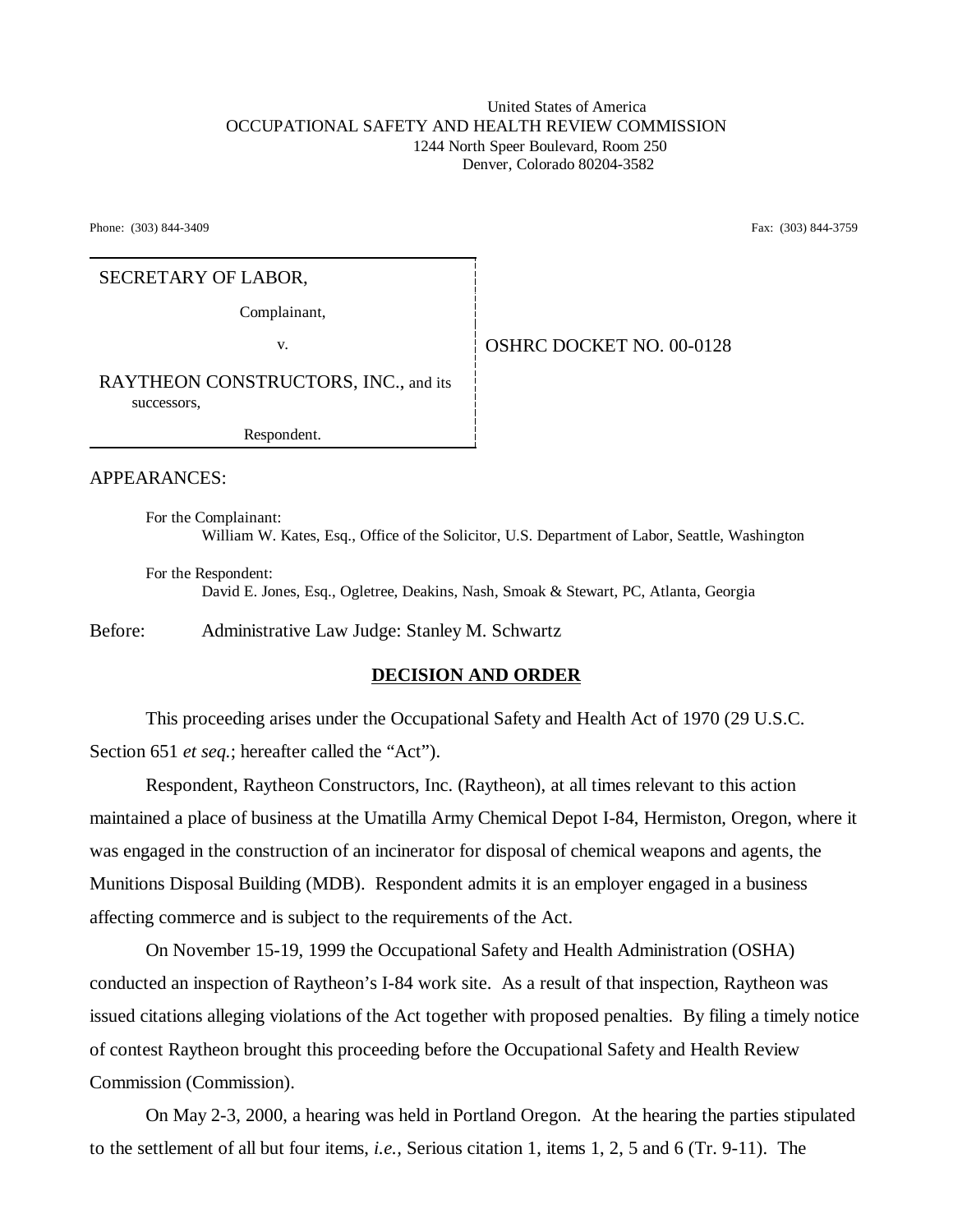parties' stipulations are reflected in the Order below. The parties have submitted briefs on the items remaining at issue and this matter is ready for disposition.

#### **Alleged Violation of §1926.50(a)**

Serious citation 1, item 1 alleges:

29 CFR 1926.50(a): The availability of medical personnel was not insured for advice and consultation on matters of occupational health:

a) On or about September 15, 1999 provisions were not made for the prompt transportation to nearby medical facilities of approximately 34 employees who were exposed to an unknown chemical. The assistance of a physician from the Umatilla Chemical Depot was refused, and the exposed employees had to wait approximately 2 hours before they were transported to a hospital.

### *Facts*

It is undisputed that around 11:00 a.m. on September 15, 1999, during construction of the Hermiston MDB, a number of Raytheon employees were exposed to an unknown toxic chemical (Tr. 21, 35, 63, 225). Tony Kimball, a pipe fitter (Tr. 18-20), was overcome, and had to be assisted from the building by a fellow employee, steam fitter Brian Zasso (Tr. 21-22, 36). Kimball testified that he experienced pain in his lungs and stomach, had trouble breathing, became dizzy and disoriented, and vomited bile (Tr. 22-23). Zasso testified to experiencing similar symptoms (Tr. 35, 37-38, 41). After evacuating the building Kimball and Zasso testified that they and other affected employees remained outside the building until supervisory personnel instructed them to move to the lunch trailer so that everyone could be accounted for (Tr. 23-24, 37). Zasso testified that the pipe fitter foreman called for first aid, but that they were not seen by any medical personnel at that time (Tr. 39-40). Both Kimball and Zasso testified that after approximately 15 minutes more, they and other affected employees were transported by truck to Raytheon's first aid station (Tr. 26, 40). Both employees testified that they asked for medical assistance and were seen by the Emergency Medical Technicians on duty at the trailer; however, neither received any first aid; both were told only that they needed some fresh air (Tr. 26-28, 42-43). At around 1:00 p.m. Kimball and Zasso and approximately 12 other employees were also transported to Good Shepard Hospital in Hermiston via a Raytheon van (Tr. 29-30, 43-44). Kimball testified that one employee who was suffering severe respiratory distress was taken to the hospital by ambulance (Tr. 30).

Bruce Raymond, Raytheon's safety manager (Tr. 132-33), testified that he drafted Raytheon's medical implementation plan (Tr. 195; Exh. R-7). The plan provides for a physician advisor, Dr. Beverly Harn, who was to establish procedures and protocols for the paramedic staff at Raytheon's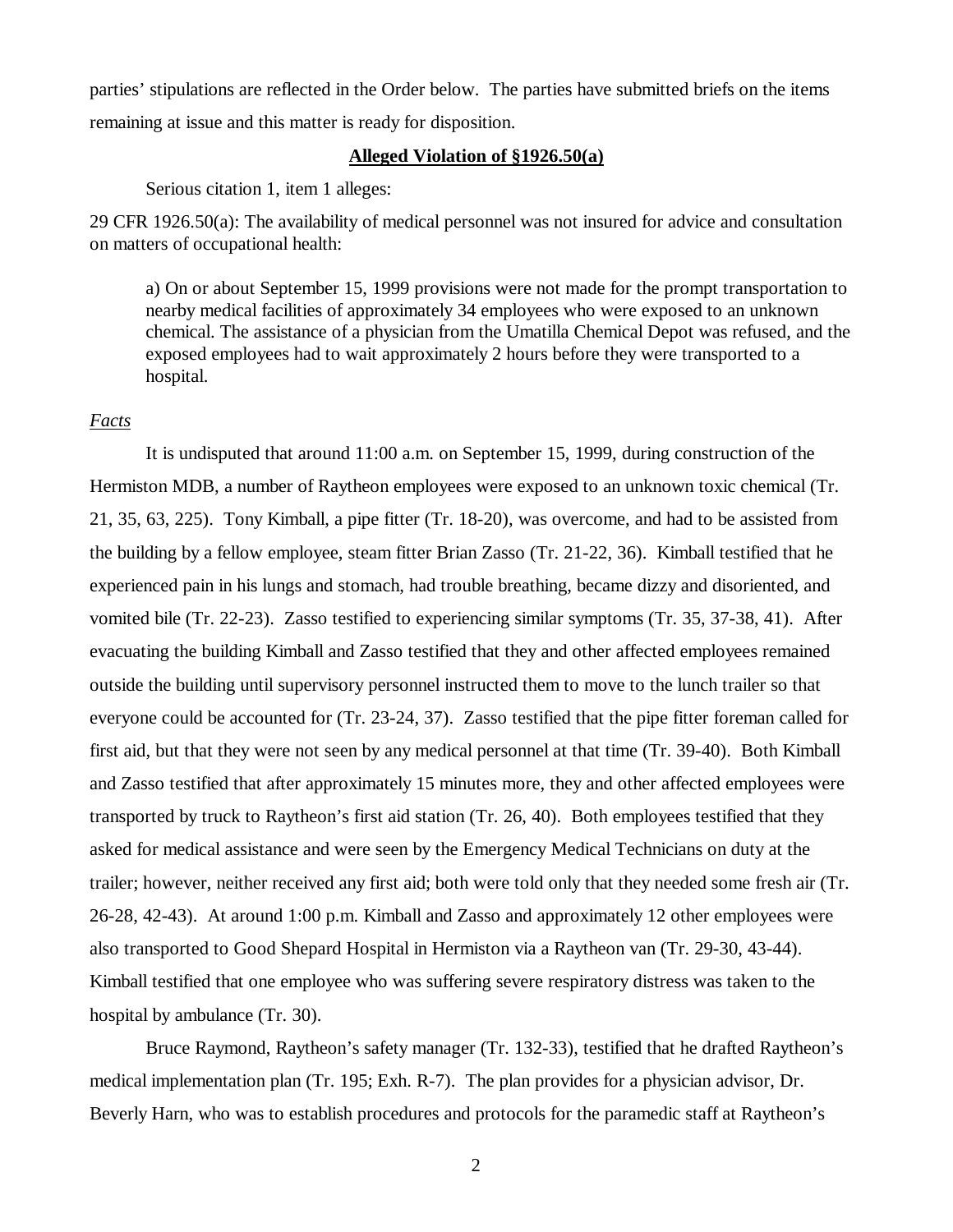work site, and who reviewed the paramedic's records on a monthly basis (Tr. 196-97, 232-33, 377). Raymond testified that Dr. Harn was available for consultation with the paramedics at all times (Tr. 198). Raymond testified that his staff at the Hermiston MDB included approximately 15 part-time paramedics; two paramedics were always on duty during each work shift (Tr. 135-36, 198-99). On September 15, Glen Phillips and Dale Ternes were on duty at the MDB medical infirmary (Tr. 211). Phillips and Ternes are qualified emergency medical technicians (EMTs), and were competent to provide basic first aid as well as advanced cardiac life support; both were trained to deal with hazardous materials emergencies (Tr. 135, Tr. 371-75, 379, 420-23).

Richard Jacobsen, Raytheon's manager of safety, testified that the provisions Raytheon has made to ensure access to medical advice and consultation are consistent with those made by other construction companies of similar size (Tr. 583, 587-88).

On September 15, after learning of the chemical release, the paramedics on duty attempted to assess the nature of the release, and determined that an upper respiratory contaminant of some kind was involved, though they ruled out any release of chemical munitions<sup>1</sup> (Tr. 211-214, 387-91, 425-26). Ternes learned there were affected employees reporting to the infirmary, and returned to the clinic (Tr. 427-28). Ternes and a third EMT from Raytheon's training department, Heather Madison, began taking vital signs, and administering oxygen (Tr. 429-30). Phillips remained on the site of the incident to account for all exposed employees, then returned to the infirmary where it appeared that everything was under control (Tr. 215, 394, 416). Phillips assisted by triaging affected employees outside the infirmary (Tr. 395-98). Phillips stated that he saw no evidence of any life threatening emergencies outside; he believed those employees needed only fresh air (Tr. 398- 400). Ternes had already had one employee who was experiencing severe respiratory distress taken to the hospital (Tr. 215, 416, 431), and was actively treating employees who were experiencing nausea and numbness inside the infirmary (Tr. 431, 442). Eventually the decision was made to transport all the affected employees to the hospital (Tr. 434).

Both Phillips and Ternes testified that they never considered calling Dr. Harn, believing it would have been a waste of time (Tr. 402-03, 435-36). Had it been necessary, Phillips stated, he would have

 $1$  Glen Phillips testified that all chemical munitions were stored at the depot in K block, not in the building where the employees were working, and were exposed. Phillips testified that a release could only have been caused by a "significant impact" to K block and would have affected employees both in and outside of the MDB under construction. Finally, Phillips stated that the EMTs were familiar with the symptoms of exposure to both mustard gas and the nerve agent stored at Umatilla. The exposed employees exhibited none of those symptoms (Tr. 391-92).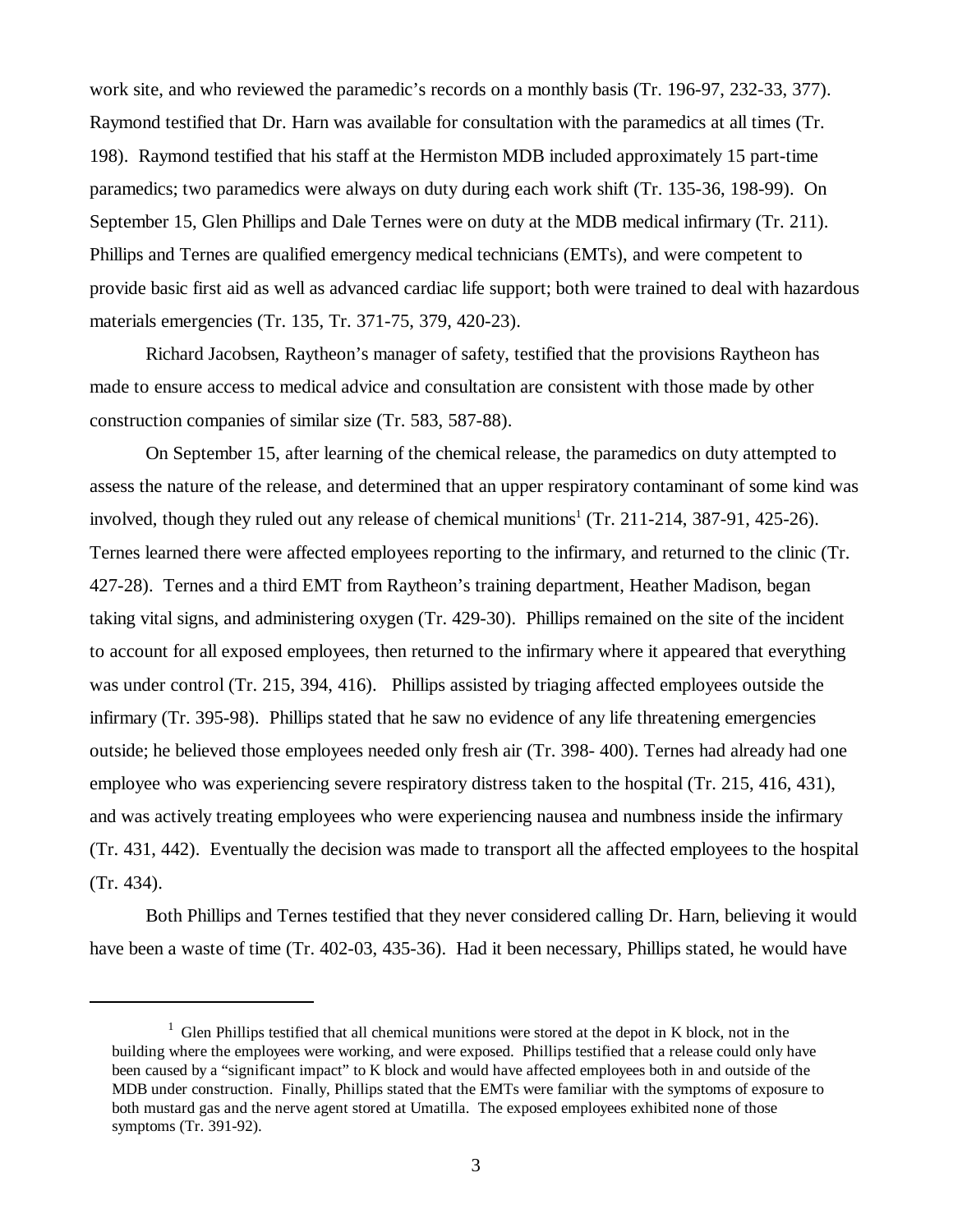called the physician advisor at the hospital emergency room, where the patient would be sent (Tr. 405, 409-10). Neither Phillips nor Ternes felt that any employees they saw exhibited symptoms that were beyond their ability to address (Tr. 406, 436).

#### *Discussion*

The cited standard provides:

The employer shall insure the availability of medical personnel for advice and consultation on matters of occupational health.

In order to prove a violation of section  $5(a)(2)$  of the Act, the Secretary, among other things, must show by a preponderance of the evidence that (1) the cited standard applies, and (2) there was a failure to comply with the cited standard. *See, e.g., Walker Towing Corp.*, 14 BNA OSHC 2072, 2074, 1991-93 CCH OSHD ¶29239, p. 39,157 (No. 87-1359, 1991). The Secretary has failed to meet her burden on either of these elements of her *prima facie* case.

**Applicability.** The cited standard is clearly inapplicable to portions of the allegations found in citation 1, item 1. The item alleges that "provisions were not made for the prompt transportation to nearby medical facilities of approximately 34 employees who were exposed to an unknown chemical... and the exposed employees had to wait approximately 2 hours before they were transported to a hospital." Inadequate medical transport is addressed under §1926.50(e), which requires that "[p]roper equipment for prompt transportation of the injured person to a physician or hospital, or a communication for contacting necessary ambulance service, shall be provided." The cited subsection (a) is preempted by the more specifically applicable subsection (e). No motion to amend the citation was made prior to or after the hearing. Those portions of the citation alleging inadequate transportation, therefore, are vacated.

**Compliance.** The record establishes that the EMTs involved in this case were qualified to render advice on occupational safety and health. Complainant does not argue that the paramedics were not "medical personnel," and this judge finds that they were "medical personnel" as contemplated by the standard. The evidence establishes that Raytheon had a medical implementation plan that provided for the presence of two EMTs at the work site infirmary at all times, and that EMTs were, in fact, available, not only for advice and consultation on matters of occupational health, but for the provision of prompt medical attention, where necessary. The facts, as set forth in the record, establish that Raytheon was in compliance with the cited standard.

Complainant's theory in this case is that Raytheon's infirmary was understaffed to handle a "potentially catastrophic" event of the nature of the September 15, 1999 incident, and that Raytheon violated the cited standard by turning down an offer of assistance from Dr. Jose Ortiz, the doctor on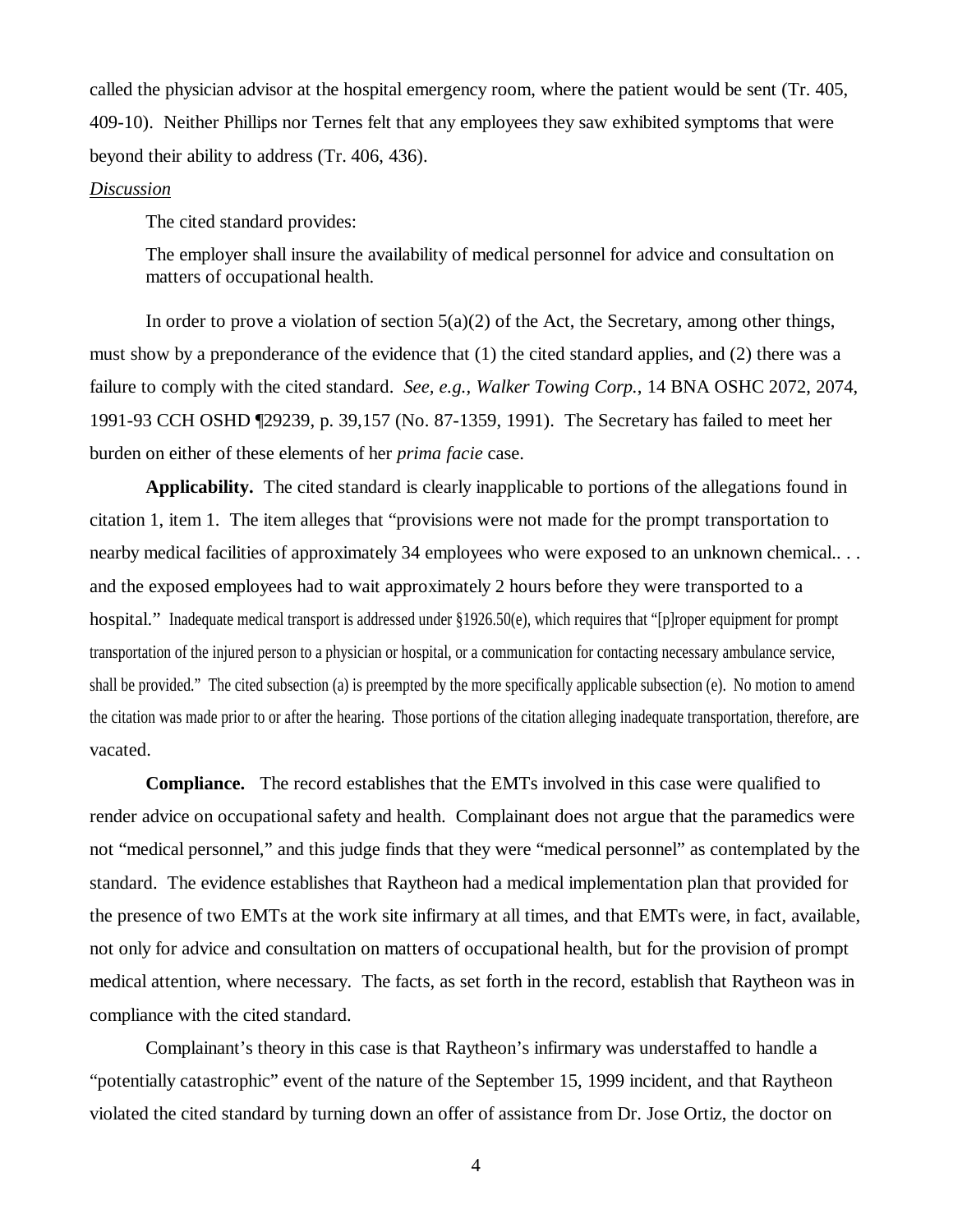staff at the Army's Depot Clinic, on September 15, 1999 (See Complainant's Memorandum of Points and Authorities, p. 8).

The standard involved does not contain specific performance guidelines. A violation of the standard, therefore, can only be found where the Secretary establishes, by a preponderance of the evidence, that a "reasonable employer" would have done more to ensure the availability of medical advice. *See; CMC Electric, Inc. v. OSHA,* (No. 99-3801, Aug.19, 2000) [slip opinion], *Armour Food Co.*, 14 BNA OSHC 1817, 1987-90 CCH OSHD ¶29,088 (No. 86-247, 1990). This judge finds that the Secretary failed to prove that Raytheon's preparations were unreasonable.

When Raytheon formulated its medical implementation plan, it consulted with the U.S. Army, and was told that the limited staffing of the Army's medical corp. prevented the Army from providing medical services for Raytheon (Tr. 219). On that basis, Raytheon made other provisions for ensuring that medical advice would be available to its employees. Raytheon's safety manager testified, without contradiction, that its preparations were comparable to those made by other similarly situated employers in the construction industry. Raytheon was involved only in construction, was not involved in the actual disposal of chemical weapons and agents, and had no reason to anticipate a catastrophic event.

Complainant failed to introduce any evidence tending to show that a reasonable employer in Raytheon's position would have retained more than two full time EMTs on the work site for purposes of safety and health consultation. Rather, Complainant relies entirely on the statement of a Raytheon representative, Project Manager Jay Bluestein, who stated at a November 1, 1999 public hearing that Raytheon "should have taken help from the doctor," (Tr. 68; Exh. C-1, p. 82). Though Bluestein's statement establishes that, in hindsight, Raytheon realized that it should not have refused any help that was offered after the incident occurred, it does not establish a violation of the cited standard. As written, the standard simply does not address the issue of *post facto* offers of medical assistance.

Finally, there is no evidence that Raytheon's EMT staff , or its response to the chemical release was inadequate. It is clear from the testimony that a number of Raytheon's employees were sickened by a chemical exposure, and were, given the ultimate purpose of the facility they were building, justifiably frightened. Apparently some employees did not trust the ministrations of paramedics, and preferred to be seen by a physician. While the employees concerns are understandable, nothing in the cited standard requires the employer to guarantee that level of care on the work site. Finally, there is no evidence in the record indicating that a physician on the scene would, or could have done anything more than the EMTs.

The Secretary failed to carry her burden of proof on this item, and it is vacated.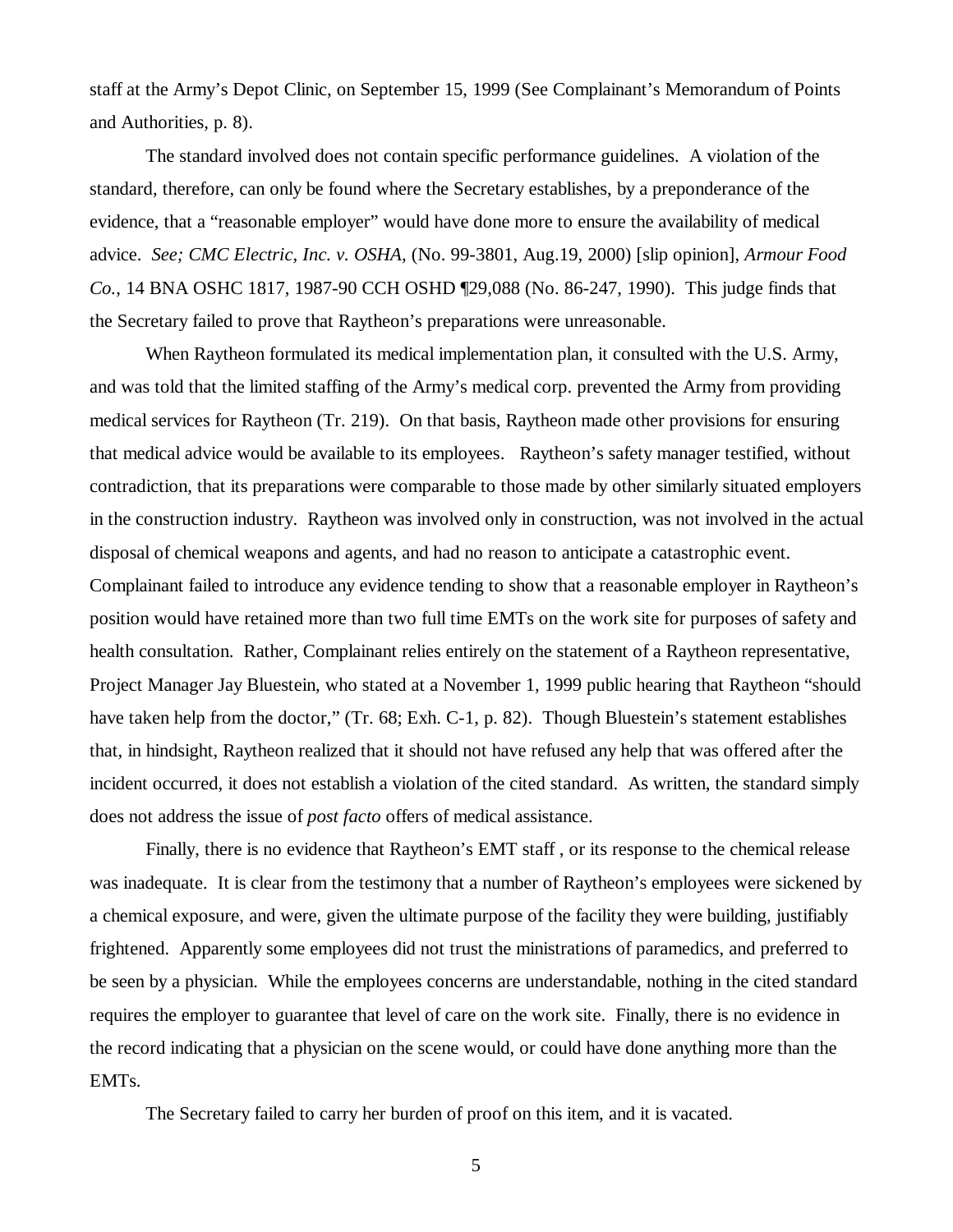#### **Alleged Violation of §1926.102(a)(1)**

Serious citation 1, item 2 alleges:

29 CFR  $1926.102(a)(1)$ : Eye and face protective equipment was not used when machines or operations presented potential eye or face injury:

a) The welder's helper in the ECV area at the 122 elevation at the Umatilla Army Chemical Depot was not wearing eye protection to protect him from the welding rays.

#### *Facts*

OSHA Compliance Officer (CO) Charles Penrod testified that he conducted the November 16, 1999 inspection of Raytheon's MDB facility (Tr. 81). CO Penrod testified that as they entered an area known as the ECV area, he observed an arc welder's helper, later identified as Chuck Sheldon by Raytheon, who was wearing prescription glasses (Tr. 106, 298). Penrod stated that the glasses did not provide appropriate eye protection, because they did not have side shields (Tr. 86-87, 106). Penrod testified that the helper stood less than three feet away from the welding operation, and was exposed to the hazard of flash burns to his eyes (Tr. 89, 91). Penrod testified that he spoke to the welding foreman, identified at the hearing as Alex Jackson, and to Mike Listello, a Raytheon safety officer, about the helper's failure to wear eye protection (Tr. 90). According to Penrod, the foreman stated that he believed it was all right for the helper to forego eye protection so long as he looked away during welding (Tr. 90).

Bruce Raymond testified that Raytheon has a work rule requiring that welders' helpers use eye protection (Tr. 144-45; Exh. R-1, p.19-8, §3.2.1.2, p. 19-11, §3.2.3). Raymond testified that all new hires are made aware of the relevant rule during their orientation (Tr. 150). Each employee receives an employee handbook, which states, *inter alia,* that "when you arc/welding (sic) near other workers, they must be protected from the arc rays by noncombustible screens or must wear adequate eye protection." (Tr. 150; Exh. R-2, p. 19). New employees are instructed to read the handbook and to sign documentation indicating they have reviewed it (Tr. 150). In addition, Raymond testified that Raytheon's Job Hazard Analysis (JHA), requires welders to obtain a hot work permit from their foreman prior to welding (Tr. 176; *See also,* testimony of Don Gammell, Tr. 285). According to Raymond, the permit is to be issued only if the employees have the personal protective equipment necessary to safely perform the job (Tr. 176-77).

Raymond testified that, in addition to their initial training, Raytheon employees attend weekly toolbox safety meetings, during which these issues would be addressed (Tr. 165).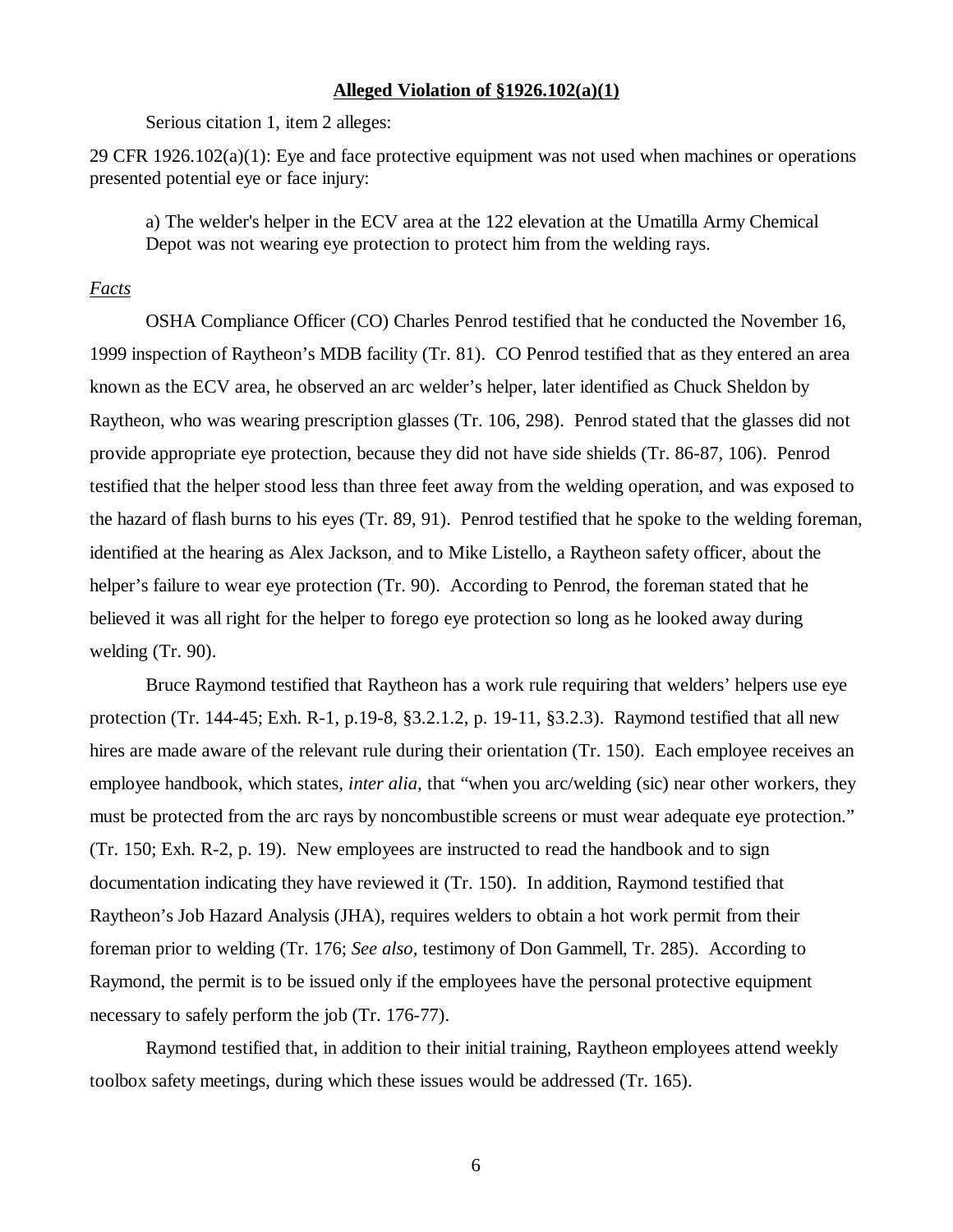Raytheon introduced Chuck Sheldon's sign off sheet, indicating that he received his copy of Raytheon's safety hand book, and went through new hire orientation on February 11, 1998 (Tr. 300; Exh. R-18, R-19). Sheldon's name is found on an October 5, 1999 attendance roster, indicating that he received training in Raytheon's hot work policy (Tr. 291-96; Exh. R.16). Sheldon's foreman went over the hot work permit rules again at a tool box safety meeting held on October 27, 1999 (Tr. 297-98; Exh. R-17).

Raymond testified that safety personnel do safety compliance inspections several times a day, and document their observations weekly (Tr. 167-68; ). Mike Listello testified that he tried to be out on the job site as much as possible during the day, every day (Tr. 526).

Don Gammell, a civil superintendent, testified that Raytheon had a progressive disciplinary system that included verbal warnings, written warnings, and dismissal, when appropriate (Tr. 283). Gammell stated that when performing daily safety inspections, or "walk downs," he would correct any deficiency, and, depending on the severity of the infraction, might report the incident to the employee's immediate supervisor (Tr. 283, 301). A verbal or written warning may result (Tr. 283). Gammell testified that he has terminated employees for safety rule violations (Tr. 323).

Raytheon introduced three warning letters issued between March 16, and June 9, 1999 reprimanding employees for failure to wear eye protection (Tr. 302; Exh. R-20). Gammell testified that Sheldon was disciplined for his failure to wear eye wear On November 16, 1999 (Tr. 319).

Gammell testified that he had not heard that Sheldon's foreman, Alex Jackson, told CO Penrod that he believed it was all right for Sheldon to merely avert his eyes during welding (Tr. 319). Gammell testified that had he learned of this, Jackson would have been questioned and counseled. A written reprimand may have been issued had Jackson admitted to making such a statement (Tr. 320). Gammell testified that Jackson had received training on the hot work safety rules (Tr. 321-22; Exh. R-16). *Discussion*

Raytheon does not dispute the occurrence of the cited violation. Rather it maintains that the violation was the result of unpreventable employee misconduct. The Secretary admits that Raytheon had work rules designed to prevent the hazardous condition, but questions how effective Raytheon's safety and disciplinary program actually were, given the alleged supervisory involvement in the cited violation.

In order to establish an unpreventable employee misconduct defense, the employer must establish that it had: established work rules designed to prevent the violation; adequately communicated those work rules to its employees (including supervisors); taken reasonable steps to discover violations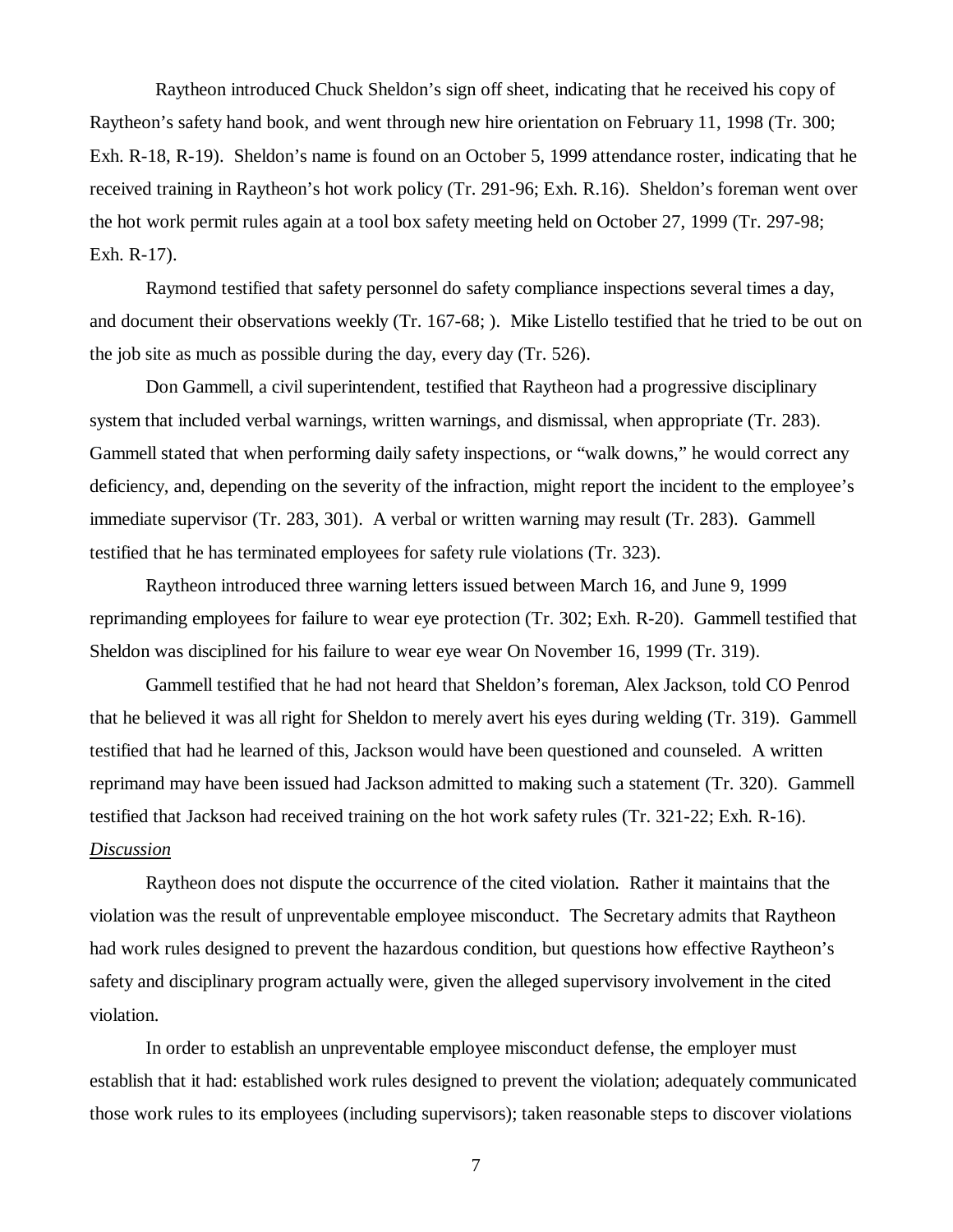of those work rules; and effectively enforced those work rules when they were violated. *New York State Electric & Gas Corporation*, 17 BNA OSHC 1129, 1995 CCH OSHD ¶30,745 (91-2897, 1995).

The evidence shows, and Complainant acknowledges, that Raytheon had a comprehensive safety plan that included a work rule requiring that employees working near arc welding operations wear eye protection (Complainant's Memorandum of Points and Authorities, p. 9). The record further shows that the exposed employee, Chuck Sheldon, participated in three separate safety programs during which Raytheon's hot work, *i.e.,* welding rules were discussed, and should have been aware that eye protection was required for welder's helpers.

Complainant argues, however, that "it remains unclear" how effective Raytheon was in its efforts to discover and correct violations of its safety rules. Raytheon's safety manager, Bruce Raymond, testified that safety compliance inspections were performed several times a day. Don Gammell testified, without contradiction, that Raytheon had a progressive disciplinary system to address violations of the work rules; Raytheon produced warning letters issued to employees violating the eye protection requirement. The Commission has held that an employer may demonstrate its "effective enforcement" of its safety rules by showing that it had in place a progressive disciplinary plan with increasingly harsh measures taken for infractions of the work rule. *Precast Services, Inc.* 17 BNA OSHC 1454, 1995 CCH OSHD ¶30,910 (93-2971, 1995). That a safety violation occurred in spite of Raytheon's efforts does not establish that its safety program was ineffectively enforced.

Raytheon has established that Chuck Sheldon's violation of Raytheon's safety rules was the result of unpreventable employee misconduct.

 This judge's finding is not affected by Alex Jackson's alleged statement to CO Penrod, to the effect that no eye protection was necessary in this case. It is well settled that misconduct by a supervisor constitutes evidence that an employer's safety program is lax, *Consolidated Freightways Corp.*, 15 BNA OSHC 1317, 1991-93 CCH OSHD ¶29,500 (No. 86-531, 1991). However, it is not clear from this record whether Jackson was actually involved in the misconduct, *i.e.,* whether he was aware of the violation before Penrod brought it to his attention. This judge does not believe that Jackson's *post facto* attempts to excuse Sheldon's conduct rise to the level of misconduct. Moreover, the employer can rebut any inference of misconduct by establishing that Jackson was provided with adequate training in, and was subject to discipline for violation of relevant work rules. Don Gammell testified, and produced documentation showing that Jackson had received training in Raytheon's hot work rules. Gammell testified, again without contradiction, that Jackson would have been reprimanded had Raytheon learned of his alleged misstatement.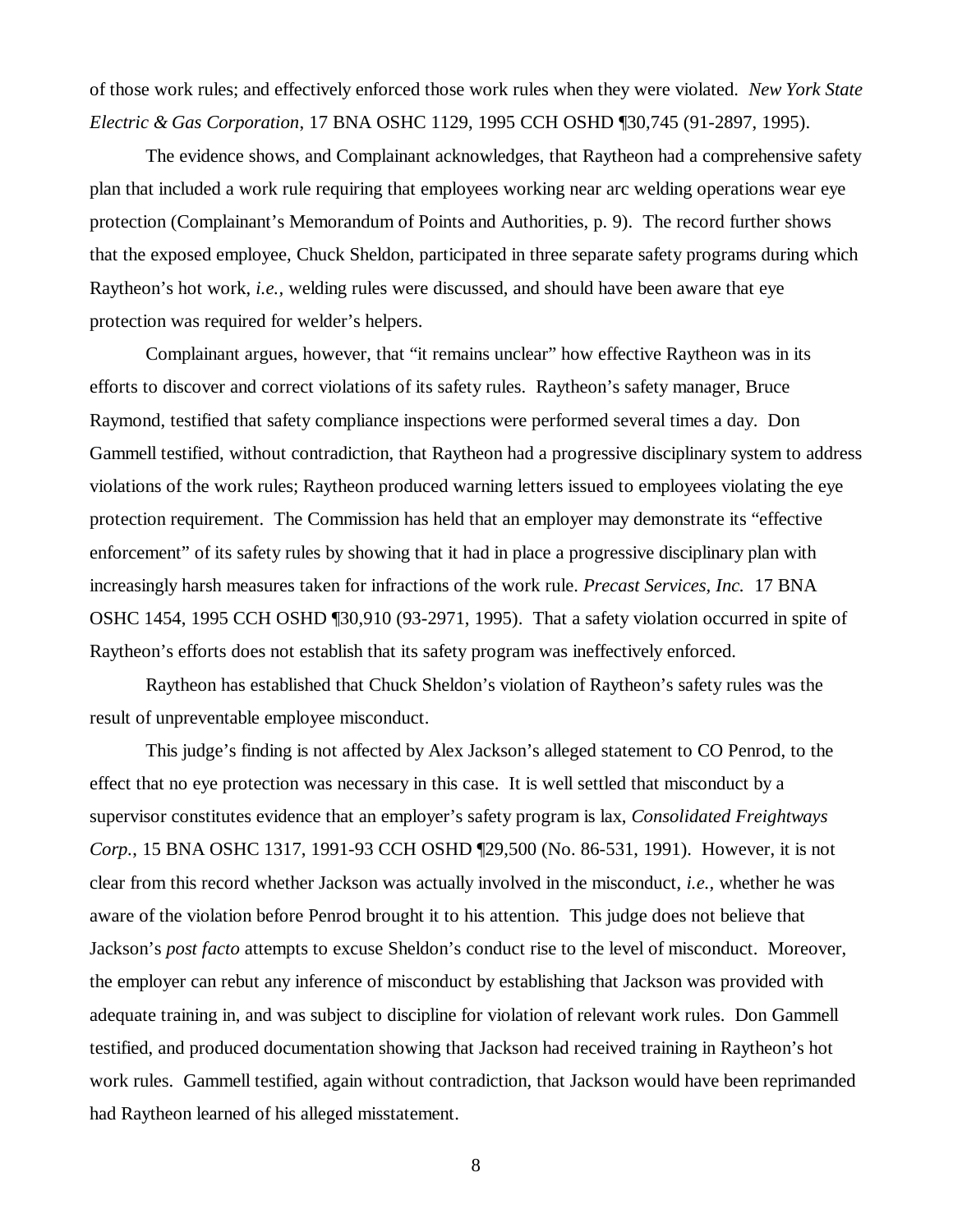Because Raytheon has established the affirmative defense of employee misconduct, the citation is vacated.

### **Alleged Violation of §1926.403(i)(2)(i)**

Serious citation 1, item 5 alleges:

29 CFR 1926.403(i)(2)(i): Live parts of electric equipment operating at 50 volts or more were not guarded against accidental contact by cabinets or other forms of enclosures, or by any of the following means: (A) by location in a room, vault, or similar enclosure that is accessible only to qualified persons; (B) by partitions or screens so arranged that only qualified persons will have access to the space within reach of the live parts; (C) by location on a balcony, gallery, or platform so elevated and arranged as to exclude unqualified persons; (D) by elevation of 8 feet or more above the floor or other working surface and so installed as to exclude unqualified persons:

a) Circuit breakers were missing from the electrical panels in the vehicle maintenance shop and the boilermakers conex at the Umatilla Army Chemical Depot. Unused openings were covered with duct tape.

# *Facts*

CO Penrod testified that during his inspection of Raytheon's vehicle maintenance shop, he observed a 240 volt electrical panel on which unused openings were covered with duct tape (Tr. 92, 94, 98, 100; Exh. C-2). Someone had written "Do not insert finger" on the duct tape (Tr. 98; Exh. C-2). Penrod testified that he also observed a 120 volt electrical panel that was taped in the same manner in the boilermaker's conex, which is a freight container used for temporary equipment storage and as a break room (Tr. 93-94, 100). CO Penrod stated that his electrical tester indicated that there was live electricity somewhere behind the tape (Tr. 109). Penrod did not believe duct tape was conductive, however (Tr. 109). Penrod did not check behind the tape, but agreed that someone would have to remove the tape, and insert a finger, or conductive object into the hole behind the tape to contact any live part (Tr. 110).

Bruce Bray, Raytheon's electrical construction superintendent, testified that, normally, where there is an unused space for a circuit breaker on the type of panel pictured in Complainant's Exhibit C-2, the space is covered with a plastic space-cover to prevent inadvertent contact with the circuitry behind the panel cover (Tr. 351). Bray testified that the highly adhesive duct tape which was placed on the circuit cabinets in the maintenance shop and the conex would serve the same purpose as the plastic cover, in that it would take a purposeful act to reach the energized parts one and 1-½ to 2 inches behind the tape (Tr. 353-55, 357).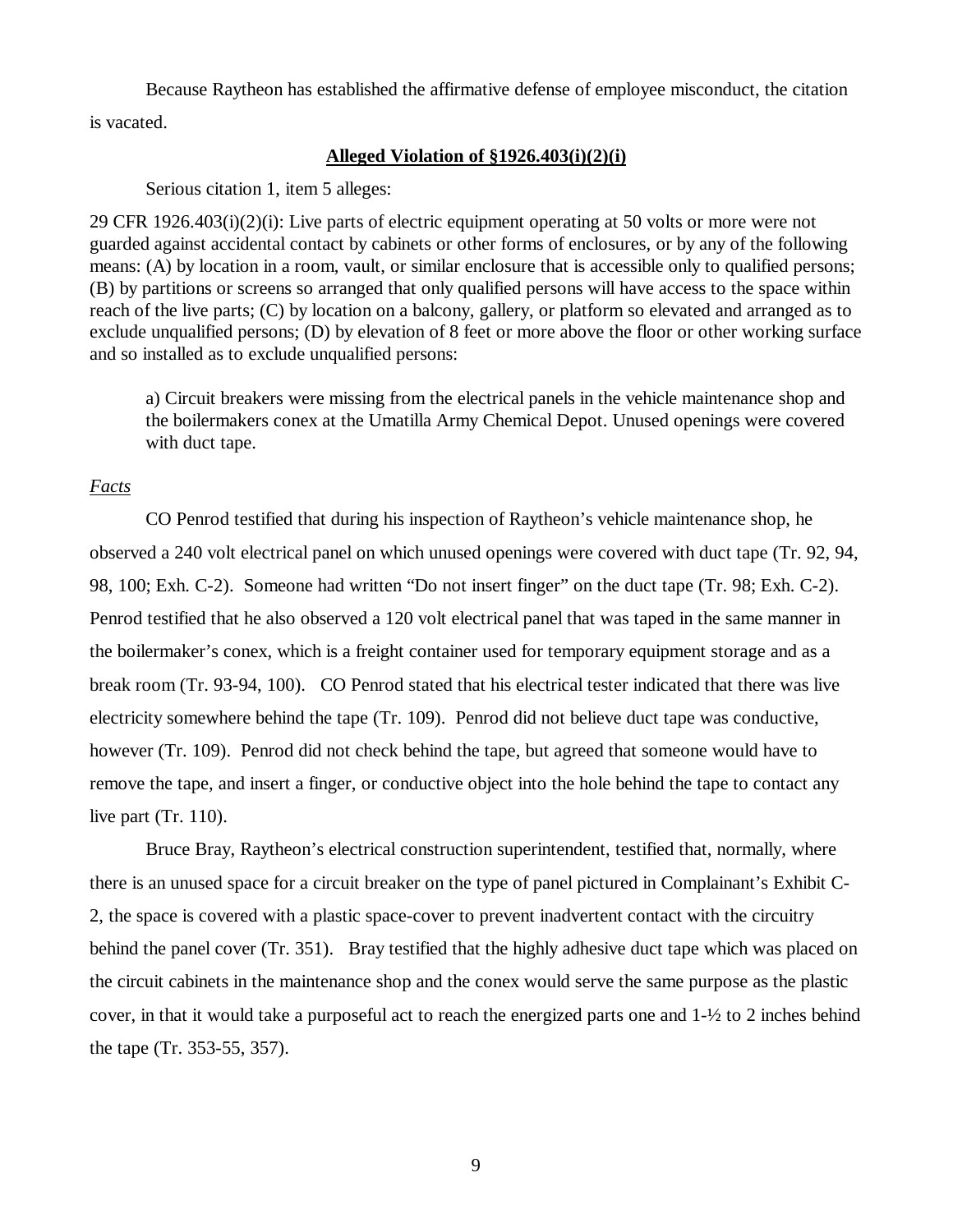#### *Discussion*

The cited standard provides:

Except as required or permitted elsewhere in this subpart, live parts of electric equipment operating at 50 volts or more were not guarded against accidental contact by cabinets or other forms of enclosures. . .

The facts are not disputed. In two locations, live electrical equipment was guarded by an appropriate cabinet. Unused cutouts in the cabinets were covered with duct tape in lieu of plastic space covers.

Complainant maintains that duct taping the cutouts was inadequate to prevent employees from accidentally contacting live electrical parts. CO Penrod testified that employees working in the vehicle maintenance shop and/or the conex could accidentally contact live parts behind the duct tape while using the other circuit breakers on the panels (Tr. 99-101, 108). This judge does not agree.

As required by the standard, the cited electrical equipment was located within a cabinet, behind a panel, which guarded it against accidental contact. Openings in the panel were covered. In order to access any live electrical parts, an employee would have to remove the duct tape and deliberately place his finger or a conductive object into the cutout. The plain language of the cited standard cannot be interpreted to require employers to take precautions against an employee's deliberate, and inexplicable, attempt to contact live electrical parts. *See, e.g., Ormet Corporation*, 9 BNA OSHC 1829, 1981 CCH OSHD ¶25,322 (No. 76-4398, 1981)[Commission declines to read 29 CFR 1910.309(a) as requiring employer to forestall deliberate employee misbehavior].

Citation 1, item 5 is vacated.

#### **Alleged Violation of §1926.501(b)(1)**

Serious citation 1, item 6 alleges:

29 CFR 1926.501 (b)(1): Each employee on a walking/working surface with an unprotected side or edge which is 6 feet or more above a lower level shall be protected from falling by the use of guardrail systems, safety net systems, or personal fall arrest systems:

a) There was one employee standing on the pipe support on the east side of the MDB area at the Umatilla Army Chemical Depot and was not protected from falling to the ground approximately 12-15 feet below.

# *Facts*

CO Penrod testified that as he walked out into the yard, he observed pipefitters working on a pipe rack 12 to 15 feet overhead (Tr. 84, 102-03). One of the pipefitters, later identified as Mike Dolan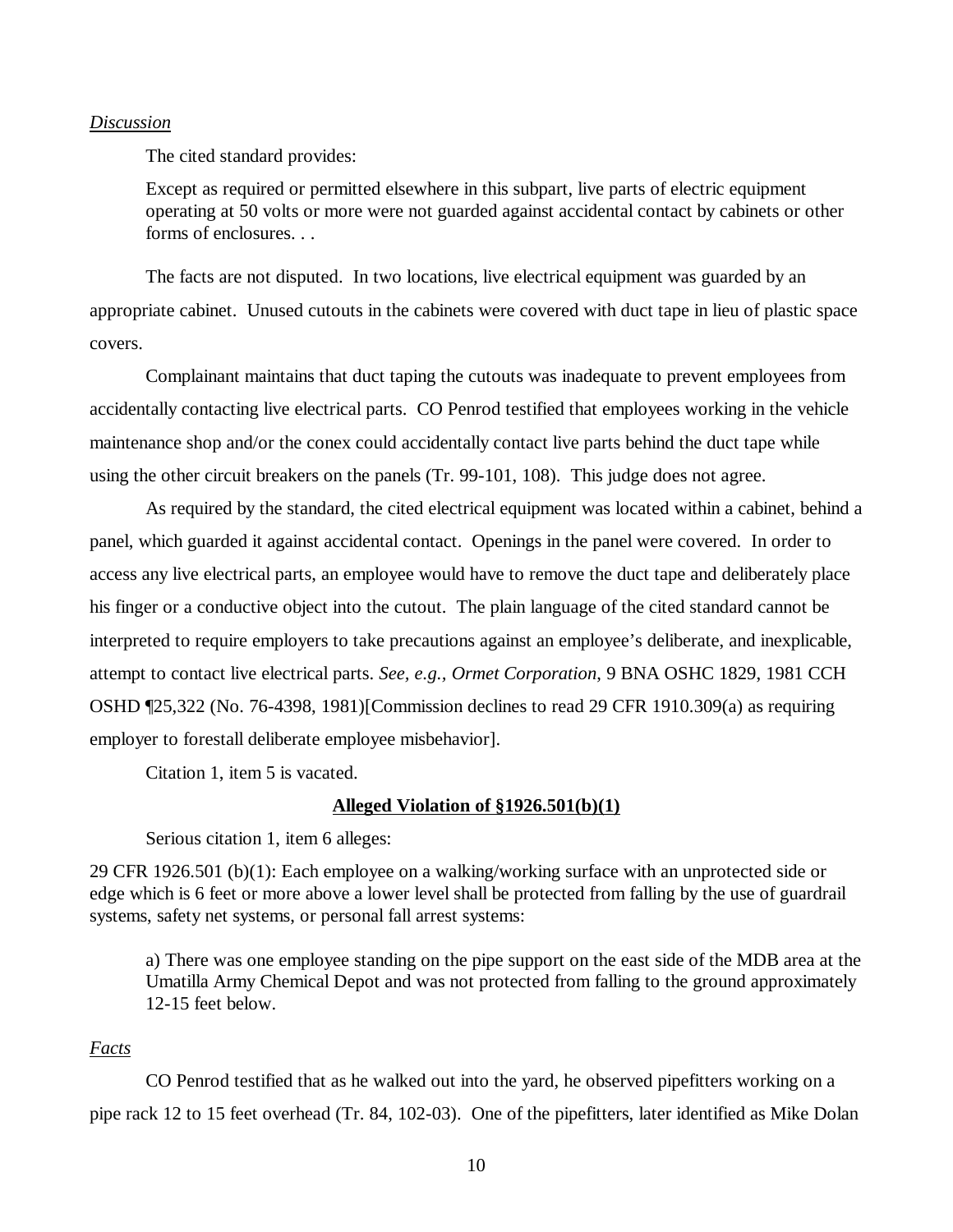(Tr. 264), was walking on the rack, wearing a harness and lanyard, but was not tied off (Tr. 85, 103, 106). Penrod stated that Dolan tied off when Mike Listello said something to him (Tr. 104). Penrod did not know how long the employee had been unhooked (Tr. 104).

Listello told Penrod that Raytheon had a 100% tie off policy, and that the employee had been trained, and knew what the rules were (Tr. 105). At the hearing Mike Listello testified that there was no foreman in the area where Dolan was working (Tr. 530). In addition, Listello stated that there was another employee in the area when he and Penrod entered, and that the second man was properly tied off (Tr. 531). Bruce Raymond testified that the 100% tie off rule is included in Raytheon's safety manual (Tr. 146; Exh. R-1, p. 25-8, §7 *et seq.*), and in the employee handbook (Tr. 155; Exh. R-2, p. 23). New hires attend a training session during which they are instructed in the proper use of safety harnesses (Tr. 155).

Bill Nerpel, a mechanical superintendent, testified that Raytheon's 100% fall protection policy is discussed frequently during weekly safety meetings, and produced agendas for the weeks of November 18, and December 9, 1997, and March 24, April 21, June 2, August 11, September 9, October 6, November 3, and December 8, 1998, indicating that fall protection had been discussed at those meetings (Tr. 247, 249-51; Exh. R-9). Fall protection was addressed in 1999 on February 9, February 16, March 4, June 15, August 10, and October 25 (Tr. 252-54; Exh. R-9).

Dolan received his initial training on May 24, 1999 (Tr. 266, Exh. R-12). Nerpel testified that he believed Dolan's name would be found on the attendance sheets for the weekly safety meeting (Tr. 266-67).

Nerpel testified that he took part in the daily safety walkdowns described by Raymond and Gammell (Tr. 255-56, 258; Exh. R-10). Nerpel testified that where violations of the fall protection rules were observed, warnings were issued (Tr. 261-63). Raytheon introduced 14 warnings issued between February 1998 and October 13, 1999 (Exh. R-11). Mike Dolan was issued a warning letter as a result of the November 16, 1999 inspection (Tr. 265-267; Exh. R-12)

# *Discussion*

 In order to prove its *prima facie* case, the Secretary must show, by a preponderance of the evidence, that the cited employer either knew or, with the exercise of reasonable diligence, could have known of the cited condition. *See, e.g., Walker Towing Corp.*, 14 BNA OSHC 2072, 2074, 1991-93 CCH OSHD ¶29239, p. 39,157 (No. 87-1359, 1991). Where no supervisory personnel observed the violation, the Secretary must show that the employer failed to adequately train and supervise its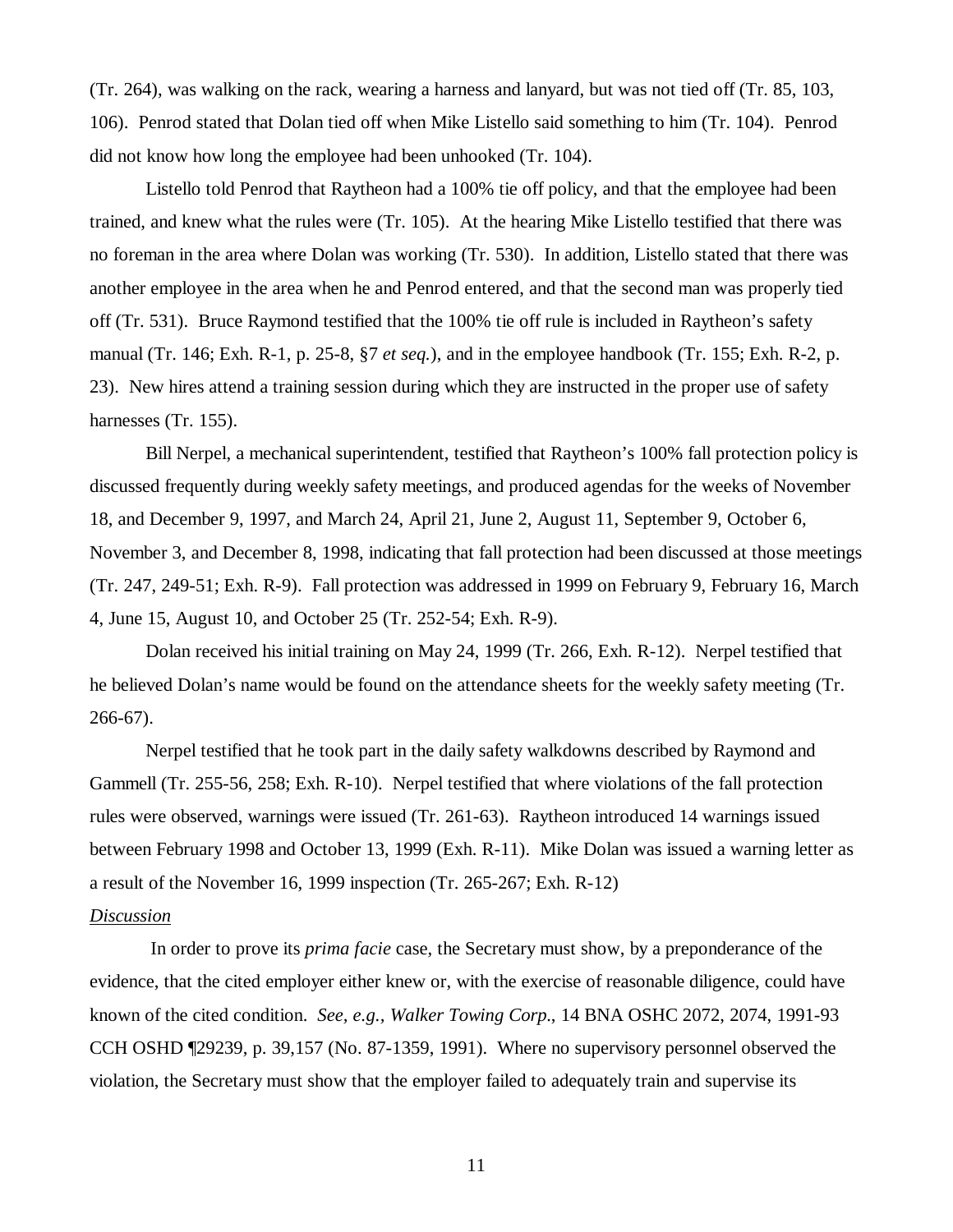employees to ensure safe work practices. *See; Mosser Construction Co.,* 15 BNA OSHC 1408, 1991- 93 CCH OSHD ¶29,546 (No. 89-1027, 1991).

No supervisory personnel were in the area where the cited violation was observed. CO Penrod did not know how long Mike Dolan was unsupervised, or how long, or briefly, Dolan was unhooked. The Secretary failed to show that Raytheon knew, or could have known of the cited conduct, and, therefore, did not demonstrate employer knowledge of the cited condition.

 Moreover, Raytheon established that it did everything it could to prevent Dolan's misconduct. Raytheon established that it had a 100% tie off policy, which was constantly reinforced during weekly safety meetings. Raytheon's witnesses testified, without contradiction, that Dolan had been trained in Raytheon's 100% tie off policy. Raytheon witnesses testified that frequent safety inspections were conducted, and produced documentation establishing that employees were reprimanded for violations of the tie off rule. A second employee in the area was properly tied off. Mike Dolan was reprimanded for the November 16, 1999 violation.

The evidence establishes that Raytheon conducted adequate safety inspections to discover violations of the policy, and had a progressive disciplinary system to enforce it.

Because the Secretary failed to establish employer knowledge, and because Raytheon established the affirmative defense of employee misconduct, the violation is vacated.

#### **ORDER**

- 1. Citation 1, item 1, alleging violation of §1926.50(a) is VACATED.
- 2. Citation 1, item 2, alleging violation of §1926.102(a)(1) is VACATED.
- 3. Citation 1, item 3, and Citation 2, item 1, alleging violations of §§1926.303(c)(2) and .300(b)(7) are AFFIRMED as a single "other than serious" violation, and a combined penalty of \$845.00 will be ASSESSED.
- 4. Citation 1, item 4, alleging violation of §1926.304(f) is WITHDRAWN.
- 5. Citation 1, item 5, alleging violation of §1926.403(i)(2)(i) is VACATED.
- 6. Citation 1, item 6, alleging violation of §1926.501(b)(1) is VACATED.
- 7. Other than serious citation 3, item 1, alleging violation of §1910.37(q)(6) is WITHDRAWN.
- 8. Other than serious citation 3, item 2, alleging violation of §1910.134(h)(2)(i) is AFFIRMED without penalty.
- 9. Other than serious citation 3, item 3, alleging violation of §1926.150(c)(1)(viii) is WITHDRAWN.
- 10. Other than serious citation 3, item 4, alleging violation of §1926.250(c) is AFFIRMED without penalty.
- 11. Other than serious citation 3, item 5, alleging violation of §1926.403(h) is AFFIRMED without penalty.